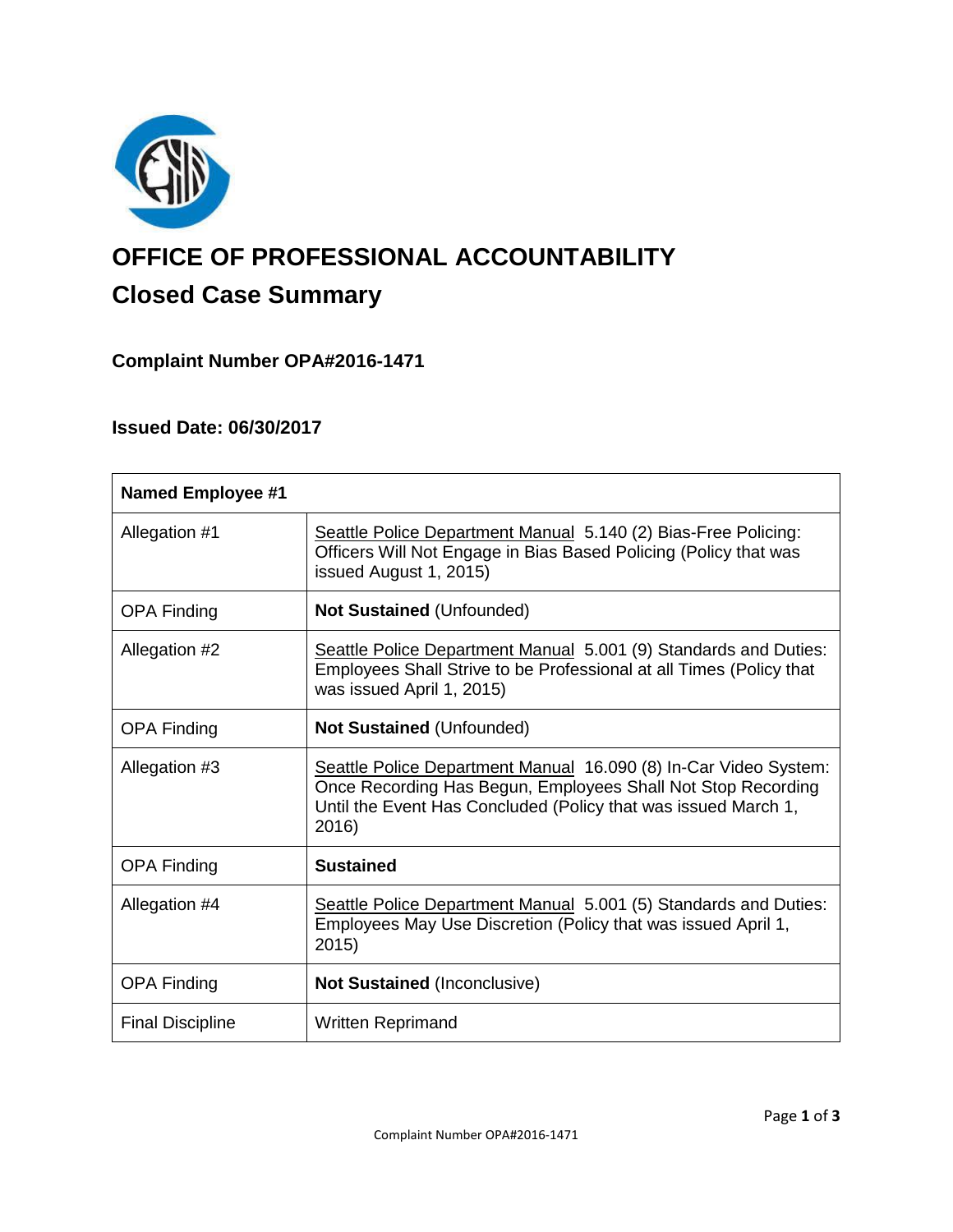# **INCIDENT SYNOPSIS**

The Named Employee was dispatched to a traffic collision involving the complainant.

# **COMPLAINT**

The complainant alleged the Named Employee was rude, verbally abusive, and engaged in intimidation. The complainant also alleged the Named Employee behaved this way towards him and not the other driver because he (complainant) had an accent. OPA upon review of the incident added allegations for possible In-Car Video (ICV) violation when the Named Employee turned off his ICV during the call.

# **INVESTIGATION**

The OPA investigation included the following actions:

- 1. Review of the complaint
- 2. Search for and review of all relevant records and other evidence
- 3. Review of In-Car Videos (ICV)
- 4. Interviews of SPD employees

## **ANALYSIS AND CONCLUSION**

The OPA investigation did not discover any evidence to suggest that the Named Employee treated the complainant in a different manner from how he treated the other driver at the scene of the collision. Also, there was no evidence found to support an allegation of racial or ethnic bias on the part of the Named Employee with respect to how he acted or treated either party in the collision.

While it appeared that the Named Employee allowed his annoyance to show regarding the behavior of both drivers, the OPA Director did not find that the Named Employee's actions and/or speech rose to the level of a policy violation.

The preponderance of the evidence from the OPA investigation showed that the Named Employee stopped recording from his ICV while he was still engaged in police activity and still at the scene of the collision. The Named Employee told OPA he had been experiencing some technical difficulties with his ICV and he turned off the ICV recording while he was inside his patrol car and not interacting with either driver in order to preserve space on the ICV hard drive and prevent a shut down. The Named Employee told OPA he planned to turn the recording back on when he re-engaged with the drivers, but that he forgot to do so. Despite the possibility the Named Employee was experiencing some technical difficulties with his ICV system, SPD policy prohibits officers from turning off and ending their ICV recording until they have completed their police activity and are departing from the scene.